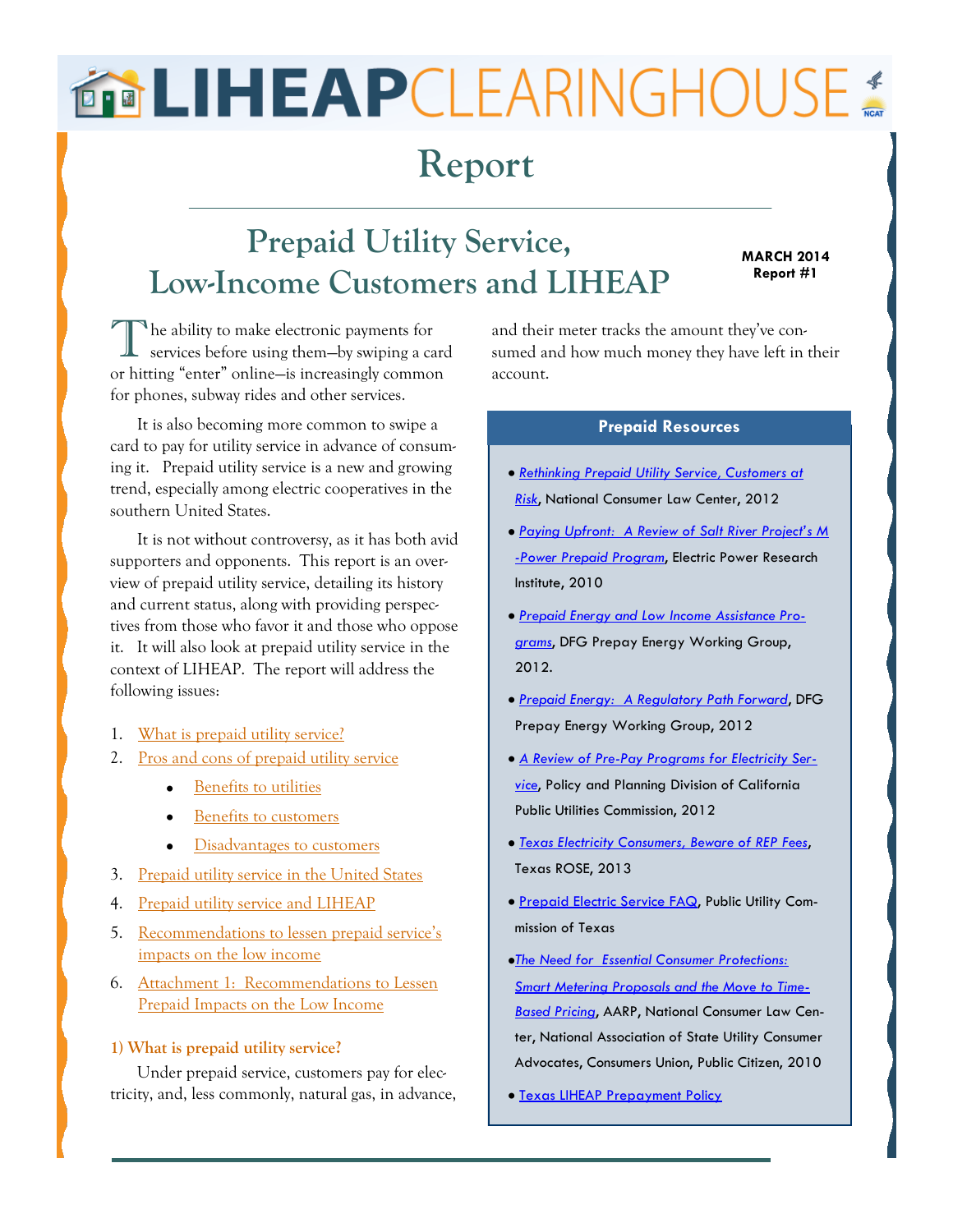Prepaid service was made possible through innovations in metering technology, including replacement of analog meters with digital meters, culminating in what are called Advanced Metering Infrastructure (AIM) meters, or smart meters. AIM is part of an ongoing national "smart grid" movement that seeks to integrate modern technology into the existing electric power grid to improve its reliability, quality and efficiency. A significant part of this is enhancing the ability of various components of the electric grid to communicate wirelessly to the utility and/or to the customer.

Depending on a utility's level of technological sophistication, upgraded meters can wirelessly transmit electronic meter readings to a utility, thus eliminating the need for on-site reading. They may also have remote disconnection and reconnection capabilities, and they can also allow two-way communication between the utility and the customer.

Most utilities around the country have upgraded to digital meters over the last two decades and some have converted to AIM. Some state regulatory commissions have embraced the smart grid movement; others are still studying its ramifications.

In addition to providing more information to the utility, advanced meters can provide more information to customers about their energy costs and consumption. Through either special in-home devices, the phone or the Internet, customers can access their daily, hourly, or real-time electricity consumption, which provides them more opportunity to analyze and change their energy use.

For example, under one cooperative's program, meters are read every day at midnight; the utility is told how much electricity was used in the previous 24 hours and the customer's "bill," or the amount remaining on his or her prepaid account, is calculated accordingly. The bill includes: electricity used for that day; a day's worth of the cooperative's service charge; any program fees; and any other credits or charges on the account. Customers have the option to use the cooperative's online billing and usage analysis tool (available to all customers), which allows them to monitor and manage their energy use through monthly, daily or hourly energy usage reports.

In addition, some utilities operate programs that will send customers a low-balance notice when their account reaches a pre-determined amount. Customers may also choose how the notice is sent (email, text message, phone call and/or all three). Once the customer has depleted the prepaid balance and has not made another payment or made arrangements with the utility to do so, the utility can remotely disconnect the account. Upon payment, the account can be remotely reconnected.

Regardless of meter upgrades, the vast majority of electricity customers in the U.S. are still postpaid, rather than prepaid. That means they typically receive a bill by mail or electronically after a month's worth of consumption. They then have a certain time period, usually several weeks to a month, to pay the bill. If they haven't paid the bill within the allotted time, they may be sent one or more notices warning of potential disconnection if the bill isn't paid within a certain time. In many states, one such notice of disconnection must be delivered to a customer's home by utility staff.

As an alternative to disconnecting service or in order to restore it, utilities may also be required to enroll payment-troubled customers in affordable payment plans where they agree to pay off their past due balance over time. The disconnection, notification and payment plan rules usually are much stricter for regulated investor-owned utilities (IOUs) than for unregulated cooperatives and municipal utilities.

Prepaid utility service is less common among IOUs, because they, unlike electric cooperatives and municipals, are regulated in most states by public utility commissions and, therefore, program design and implementation must receive commission approval.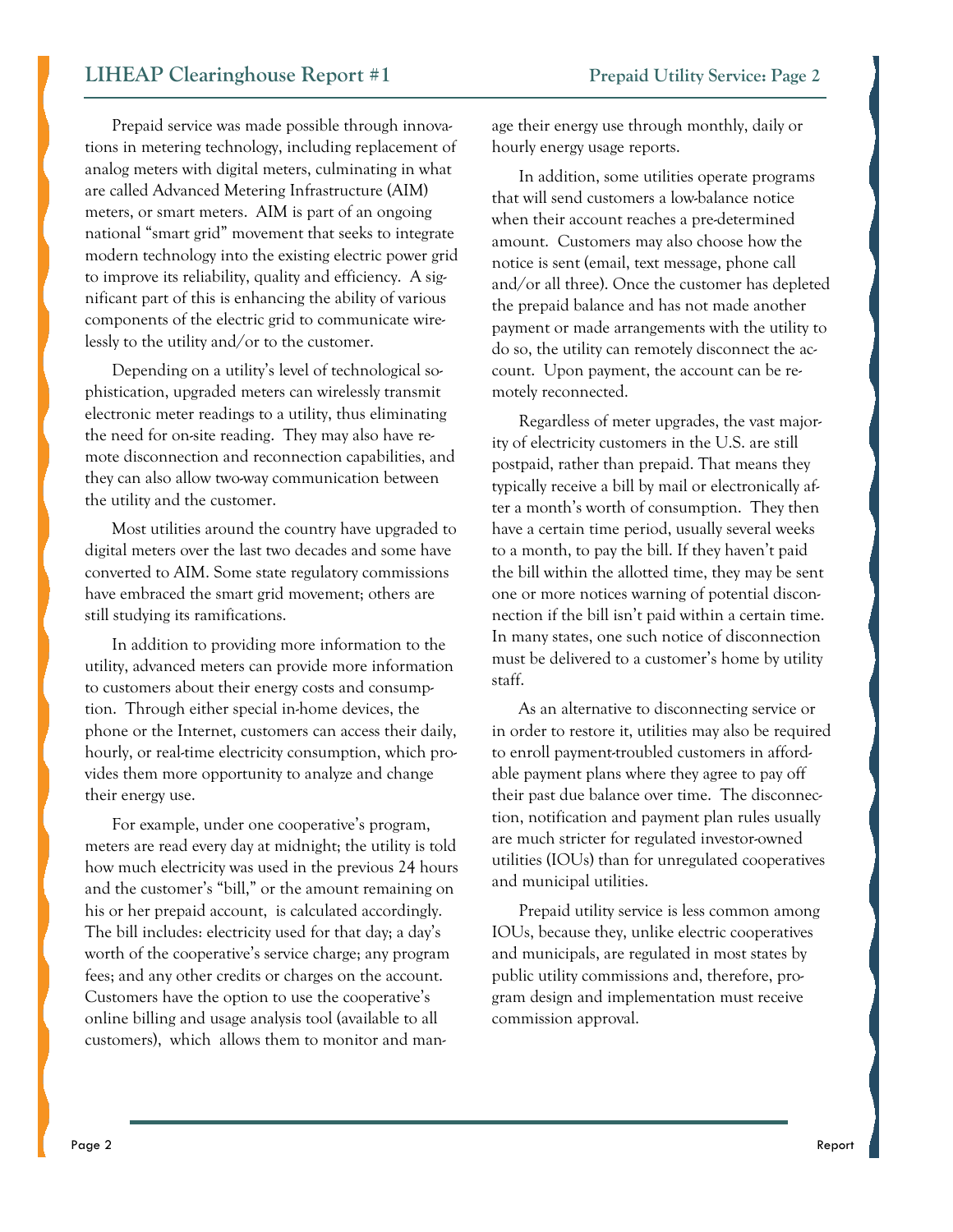#### <span id="page-2-0"></span>**2) Pros and cons of prepaid utility service**

Supporters of prepaid service say it is a voluntary opportunity that allows consumers to control when and how much they pay for energy, and thus, to use it more efficiently. As one proponent put it:

> *(Prepaid meters) provide customers with more control over their energy usage, more convenient and flexible ways to pay their bills as well as the opportunity to spend less on energy. This is a positive for the customer, the utility and the smart meter industry – a true win/win/win. Prepay is just one of the overall payment choices available to the customer today and it is purely "optin." 23% of cell phones are prepaid – and customers "opt-in." Why don't we give the utility customer the right to choose how they pay their bills?*

#### **Benefits to utilities**

- Improves cash flow
- Reduces costs associated with billing, notification of disconnection, disconnection and reconnection, customer service staff and call centers
- Improves detection and management of outages
- Reduces bad debt and write-offs because arrearages don't build up

#### **Benefits to customers**

- **No deposits, late frees or disconnect/reconnect fees**. Most prepaid programs waive any deposit for new customers, and there is no charge to disconnect or reconnect a customer.
- **Participants control the amount and time of their payment.** The Midwest Electric Cooperative in Michigan explains this benefit on its [web](http://www.teammidwest.com/your-home/billing-2/own-it-prepaid-metering-program/)[site:](http://www.teammidwest.com/your-home/billing-2/own-it-prepaid-metering-program/)

*For many, it's easier to make four \$25 weekly payments than it is to make one \$100 monthly payment. That's the beauty of this program: you simply fund your ac-* *count and your consumption is billed and deducted daily, based on a breakdown of current rates and fees, plus a \$3 program fee. Your service is remotely disconnected if the account balance is depleted and reconnected when a payment is received. No more deposits, late charges or collection/ reconnection fees!*

- **Participants don't have to pay off prior arrearages in order to enroll.** Instead arrearages can be included in their prepayment amount. For example, one utility takes 50 percent of a customer's prepayment and applies it to any arrearages a customer might have.
- Participants save energy. A [2010 study](http://www.srpnet.com/environment/earthwise/pdfx/spp/EPRI_MPower.pdf) by the Electric Power Research Institute (EPRI) of M-Power, a prepayment program operated by the Salt River Project (SRP) in Arizona, reported that prepaid customers had a 12 percent reduction in energy usage. M-Power is the largest and one of the oldest prepayment programs in the nation. In 2013, out of its 877,000 residential customers, 141,800 were on M-Power.
- **Participants report satisfaction with the program.** Oklahoma Electric Cooperative, which has been offering prepaid service since early 2006, reported that over 85 percent of participants are satisfied with the service, and 88 percent said they would recommend prepaid service to others.

The SRP study cited customer surveys (several phone surveys and focus groups) showing the percent of customers who are satisfied or very satisfied with M-Power ranged from 83 to 96 percent. Respondents cited enhanced awareness of their energy consumption, increased control over their usage and payment schedules, and a perception that the pro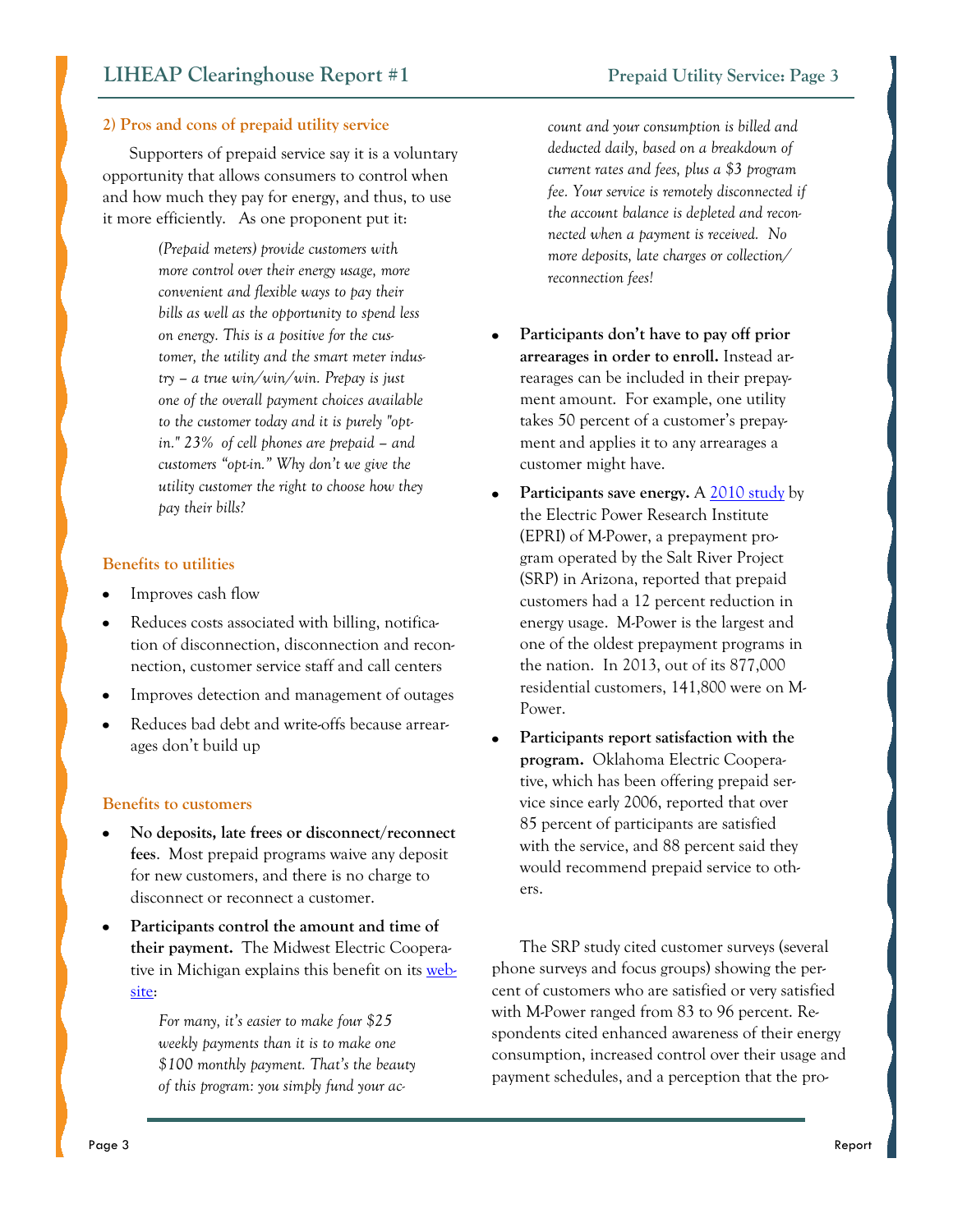<span id="page-3-0"></span>gram saves them money. For example:

*Because I live paycheck to paycheck, it makes me more conscious of how much I'm using. I don't let my daughters open the refrigerator because I know it's using more electricity. It makes me more aware of what I'm using and where it's being wasted.*

*Actually for me it's a lot better than getting a bill at the end of the month especially in summer. It's a lot easier to pay \$40 a week because the end of the month is when all the rest of my bills are due so I'm flat broke.* 

Cynthia Zwick, executive director of the Arizona Community Action Agency (ACAA), has participated in SRP's focus groups and her network of community action agencies administers LIHEAP locally in Arizona. She said members haven't heard complaints from low-income clients about SRP's M-Power program. She attributes that to SRP doing a great job of reaching out to and serving low-income customers.

However, her agency has opposed prepay meters, in particular, a two-year pilot now underway by Arizona Public Service Company (APS), the state's largest electric IOU. (See more on this under Section 3, Prepaid utility service in the United States.)

EcoAlign, a company that favors prepaid service, surveyed customers in areas with and without such service. In Arizona and Texas, which have the most prepay programs, respondents said that prepaid service was easy and convenient. In areas where prepay does not exist, respondents had concerns about higher prices, although 38 percent said they were interested in trying it.

#### **Disadvantages to customers**

According to opponents of prepaid service, the very ease of signing onto prepaid service means that low- income consumers may unwittingly end up with "second class" utility service. They see the benefits that are extensively targeted to low-income and payment-troubled customers as a trap for those who can least afford frequent shutoffs. The National Consumer Law Center (NCLC), which opposes prepaid service, concluded in a [2012 paper:](http://www.nclc.org/images/pdf/energy_utility_telecom/consumer_protection_and_regulatory_issues/report_prepaid_utility.pdf)

> *"With prepaid utility service as it currently operates, low-income customers who struggle the most to pay bills often end up paying the most while receiving second-class utility service. Access to essential lifesupporting service, delivered by regulated, franchised monopoly utility companies, should* **not** *be compromised by a service model that allows companies to sidestep important consumer protections that were implemented for health and safety reasons."*

NCLC and others oppose prepaid service on the following grounds:

- **Pre-payment programs are largely targeted at low- and moderate-income households who can least afford to get shut off from service, and it is those customers that overwhelmingly sign up.** As of 2010, the average annual income of an M-Power customer was \$24,400, and appeared to be declining, according to the EPRI study. It also found over 80 percent had incomes under \$30,000. SRP has released its own numbers for 2013, showing that, of its 141,800 M-Power customers, 20,000 meet its definition of low income. SRP defines low income as households having income at or below 150 percent of federal poverty guidelines, which translates to \$22,695 for a two-person family and \$34,575 for a family of four.
- **Prepaid service often costs customers more.** A  $\bullet$ [2010 study](http://www.azcentral.com/arizonarepublic/business/articles/2010/07/11/20100711biz-prepaid-power-srp-rates0711.html?nclick_check=1#ixzz2r8o0SeBj) of SRP's M-Power by *The Arizona Republic* showed that participants could pay \$74.50 more per year on M-Power than on the basic rate plan. SRP responded that M-Power customers are charged slightly higher rates to reflect the higher cost to serve them. These services include the availability of payment kiosks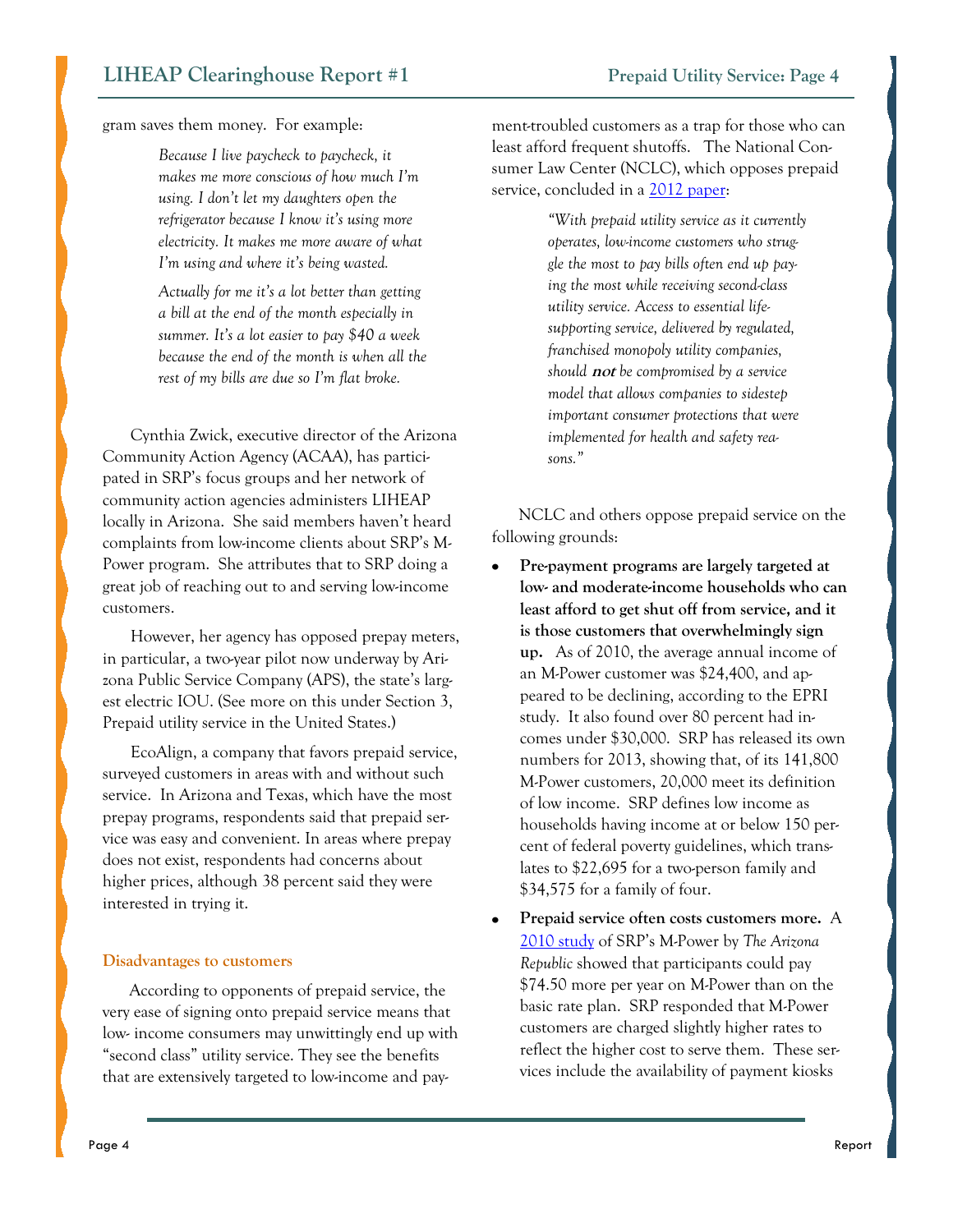located around its service territory and the provision of in-home display units that allow customers to monitor their energy costs. SRP also noted that because most M-Power participants cut their power usage, they end up paying less to SRP than they would on SRP's basic plan, even if their rates are higher.

- **Fees add to the cost of prepaid service**. A 2013 study of prepaid service in Texas by Carol Biedrzycki, of the advocacy group Texas Ratepayers' Organization to Save Energy (ROSE), reviewed the rates and fees of a number of retail electric providers (REPs) that serve the state's deregulated electricity market. The report found that some utilities charge fees that can add significantly to the customer's prepaid account. The fees are separate from and in addition to the customer's per kWh rate. They include, but aren't limited to:
	- Daily charges ranging from 24 to 33  $\bullet$ cents per day, (\$7.50 to \$9.90 per month).
	- Disconnect/reconnect fees ranging from \$15 to \$75 per event. Biedrzycki noted that there is no limit to the number of times a consumer can be disconnected for running out of funds in a month; thus, disconnect/reconnect fees can become a substantial portion of a prepay customer's costs.
	- Payment processing fees. There are no fees for those paying online by credit or debit cards; however, fees range from \$2.95 to \$5 for those paying by other methods.
	- Summary of Usage and Payment fees ranged from \$2.95 to \$5 and Not Sufficient Funds fees ranged from \$25 to \$30 for returned checks, rejected debit and credit cards, and electronic payments.

Biedrzycki also noted that prepaid plan partici-

pants may choose plans with variable or indexed rates that can change from day to day based on the current cost of electricity or on market conditions. She wrote:

> *A customer who pays \$50.00 into a prepaid electric account has no guarantee of purchasing a specific number of kilowatt hours (kWh). This is like buying a telephone card without knowing how many minutes you get for your \$50.00.*

**Claims of energy efficiency savings are suspect and need further study**: The NCLC wrote this in a brief opposing a proposed prepay pilot in California:

> *These studies do not calculate the extent to which this "conservation effect" is attributable to forced usage reduction to avoid complete loss of light, cooling and heat, or even from reduced usage because of service disconnections. There is currently no conclusive evidence demonstrating the source of any usage reductions associated with prepayment.*

- **Claims of added control are misleading.** Opponents concede that prepayment customers have access to energy consumption and billing information on a real-time basis, and, thus, may be more likely to reduce consumption. However, they say that such information is available from many utilities regardless of whether a customer is on a prepaid program.
- **Benefits to utilities are available through other means less detrimental to customers.** For example, flexible payment programs and comprehensive energy efficiency programs can help customer stay current with their bills, thus reducing disconnections and their associated costs to utilities. Furthermore, prepaid opponents say arrearage management/forgiveness programs are a better way for utilities and low-income customers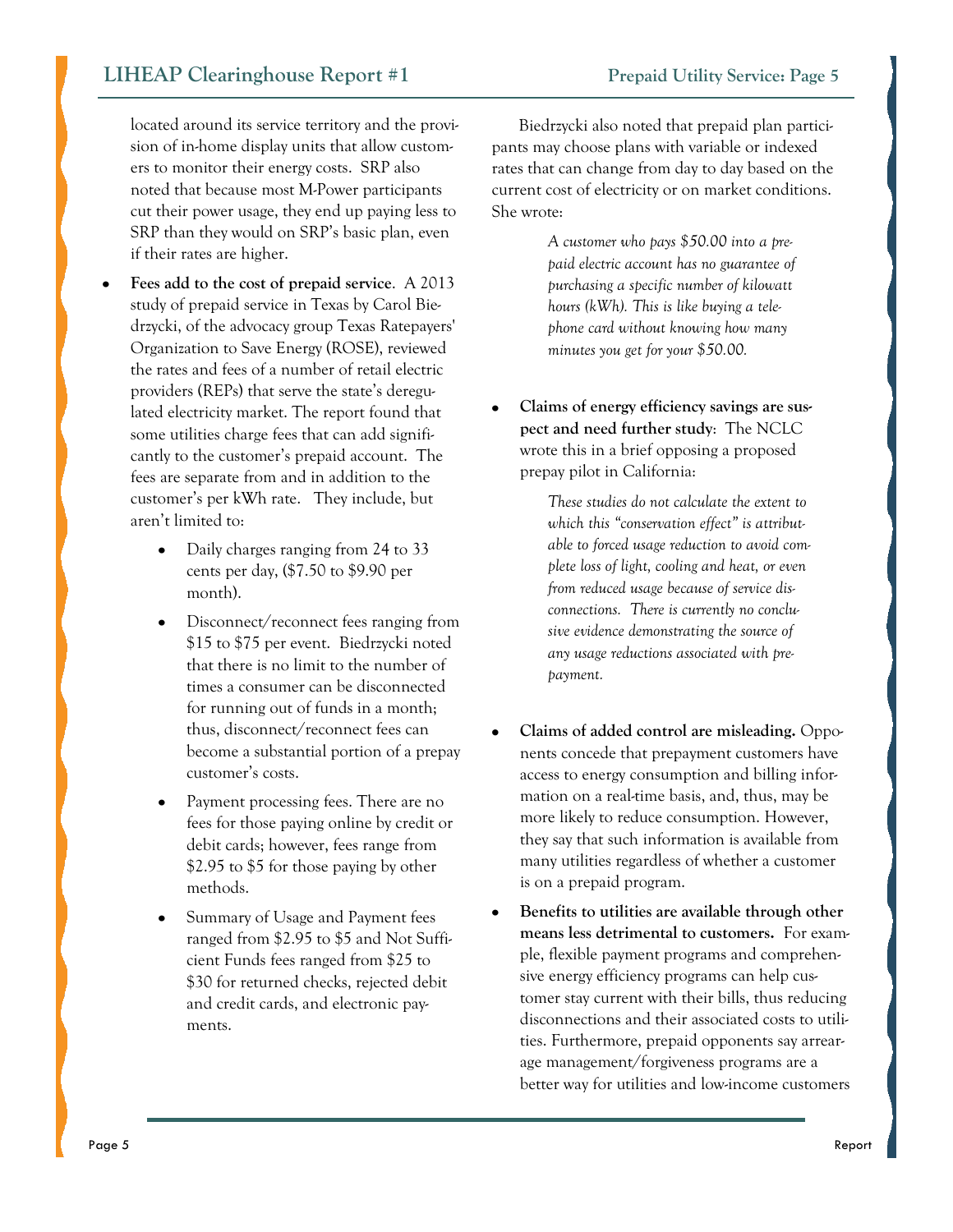<span id="page-5-0"></span>to handle arrearages. Under these programs, the customer goes on an arrearage payment plan and, if he/she adheres to it for a year, a portion of the arrears are forgiven.

**Customers, especially low income, forfeit important consumer protections like notification requirements and protections from service disconnection.** According to NCLC:

> *While provisions vary from state to state, virtually every state has adopted laws that require regulated monopoly utility companies to notify consumers by mail of impending service disconnection, to allow a specified number of days after a bill becomes due before disconnection occurs, and to offer payment plans to customers as an alternative to disconnection. However, consumers who enroll in prepaid electric or natural gas service must surrender these basic consumer protections. When prepaid billing credits are exhausted, service is disconnected remotely and automatically without the benefit of the mailed notifications or the offer of a deferred payment agreement that apply to traditional, credit-based customers.*

#### **3) Prepaid utility service in the United States**

Prepaid utility service is common in countries such as England, where 13 percent of customers are on prepaid service, and in New Zealand and Australia. It is less common in the United States.

According to the NCLC's 2012 report on prepaid service, at least 53 utilities in 19 states were operating prepayment electric programs in the United States at that time, with electric cooperatives comprising the majority. The number has increased since NCLC's report. For example, the report listed only one utility with prepaid service in Arkansas, while currently six out of the state's 17 cooperatives have prepayment programs.

Prepaid programs by natural gas utilities exist as well, including two in Georgia, where natural gas service is deregulated and customers can purchase

their gas from a number of competitive providers.

Among programs by unregulated utilities, SRP's M-Power program in Arizona is one of the longest running programs, beginning in 1993.

In the deregulated electricity market of Texas, customers can choose from dozens of REPs, many of which offer prepaid service, that compete for their business in the service areas of several transmission and distribution utilities. Despite deregulation, the REPs are bound by [consumer protection and service](http://www.puc.texas.gov/agency/rulesnlaws/subrules/electric/ch25complete.pdf)  [rules](http://www.puc.texas.gov/agency/rulesnlaws/subrules/electric/ch25complete.pdf) finalized by Public Utility Commission of Texas in 2011, including specific rules pertaining to [prepaid service.](http://puc.texas.gov/consumer/facts/faq/Prepaid.aspx)

REPs must notify prepaid customers one to seven days before their account balance is expected to fall below their disconnection balance. Disconnection is prohibited on weekends or during extreme weather events. REPs also must send notices such as current balance notifications, disconnection warnings and payment confirmations by phone or electronic means. Service must be reconnected within one hour of a customer's payment.

Programs by regulated utilities are few; among them is a two-year pilot in Arizona through [Arizona](http://www.azruco.gov/pc_aps_%2810-0075%29.htm)  [Public Service](http://www.azruco.gov/pc_aps_%2810-0075%29.htm) and a two-year pilot in Michigan through [Detroit Edison](http://www.dleg.state.mi.us/mpsc/orders/electric/2013/u-16457_9-10-2013.pdf) that was recently expanded from 200 to 1,500 households. There is also a pilot by Georgia Power for employees only.

APS's two-year pilot began in July 2012. It was scheduled to enroll 2,000 households with up to 300 of those customers selected to participate in an assessment of pre-pay consumer behavior as it relates to energy efficiency. The pilot was opposed by AARP of Arizona, the ACAA, and the Arizona Commerce Commission (ACC) staff. (The ACC is the entity in the state that regulates utilities.)

Opposition was based in part on APS's inclusion of the pilot in its Demand Side Management portfolio, and the claim that it was an energy efficiency program.

Zwick, ACAA executive director, and a member of APS's stakeholder group that provided input to the ACC, rejects claims that prepay customers are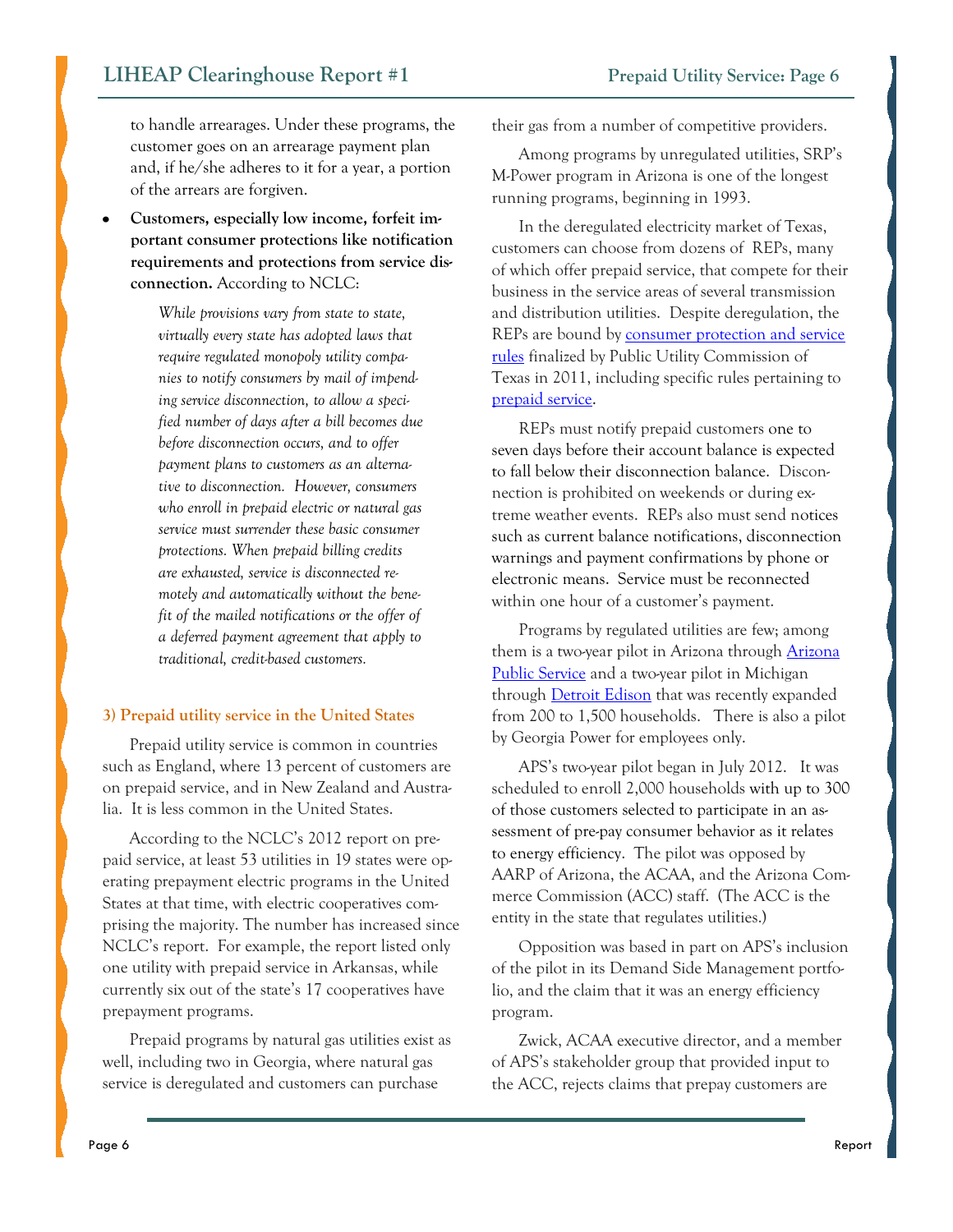motivated to save energy. Such claims are misleading, she said, because "people can't afford to use any more energy; it's financial savings rather than energy savings."

She also opposes the APS pilot because, unlike SRP's M-Power program, it does not provide inhome display units. Also, unlike SRP, it does not have convenient payment locations around the Phoenix metropolitan area. Instead, it accepts payments by credit cards, direct deposits or checks, which can result in additional charges for customers. Zwick is also concerned about high disconnect rates for low-income people participating in prepay programs.

In some states, regulated utilities have had difficulties getting prepay programs approved.

In 2009, the Massachusetts Department of Public Utilities dismissed a prepay program proposed by Western Massachusetts Electric Co., saying the program would have unfairly targeted low-income customers and circumvented Massachusetts consumer protection laws regulating disconnection. The plan was opposed by consumer advocates and state officials, including the Massachusetts Attorney General. Since then, no utilities have proposed prepaid service in Massachusetts.

Opposition by consumer advocates in Iowa helped quash legislation that would have allowed automated, remote disconnection of service if a prepaid account balance ran out by defining it as a voluntary termination. Advocates also temporarily stopped a smart grid upgrade by Maryland's largest utility, BG&E, in part because the utility proposed that its costs be borne mostly by ratepayers.

More recently, the California Public Utilities Commission (CPUC) rejected a proposed prepay pilot from San Diego Gas and Electric (SDG&E). The NCLC, The Utility Reform Network, the Greenlining Institute and others opposed the proposal..

If it had been approved, customers enrolling in SDG&E's optional prepay program would have been exempt from paying a two-month deposit in order to

establish service and from paying off prior arrearages prior to enrollment. Enrollees could have been disconnected if their prepay account balance dropped below zero and if at least one of the following conditions were met: 1) the customer's balance had been below zero for four consecutive days; or 2) the customer's balance was at or below \$20. If at least one of the above conditions were met, a remote disconnection would be scheduled for the next business day during normal business hours.

The NCLC and other opponents wrote that prepay participants would forgo the state's statutory customer protections that include a 15-day advance notice of a pending disconnection, and outreach by mail, phone or a visit from a utility representative no more than 48 hours before the scheduled shut-off.

Opponents also pointed out that the company's proposed notification methods, whether text message, automated phone message or email, were problematic because customers behind on their electric bills could also be behind on their internet or phone bills.

"SDG&E has not met its burden to show that the program provides meaningful benefits and will not harm consumers," the opponents wrote.

The NCLC also argued the pilot would undercut the CPUC's efforts in recent years to reduce disconnections. The CPUC had opened a proceeding in February 2010 (Rulemaking 10-02-005) to reduce the number of residential gas and electric service disconnections due to nonpayment by customers. Its goal was to reexamine utility disconnection rules and practices to identify more effective ways for utilities to work with their customers. That initiative has continued, including a [key decision](http://docs.cpuc.ca.gov/WORD_PDF/AGENDA_DECISION/162187.pdf) in January 2012 that approved a number of measures to reduce disconnections.

On January 23, 2014, the CPUC rejected the utility's prepay proposal, saying:

> *"We do not find SDG&E's proposed Prepay Program, in its current form, to be in the public interest. Testimony shows that SDG&E has not consulted with likely af-*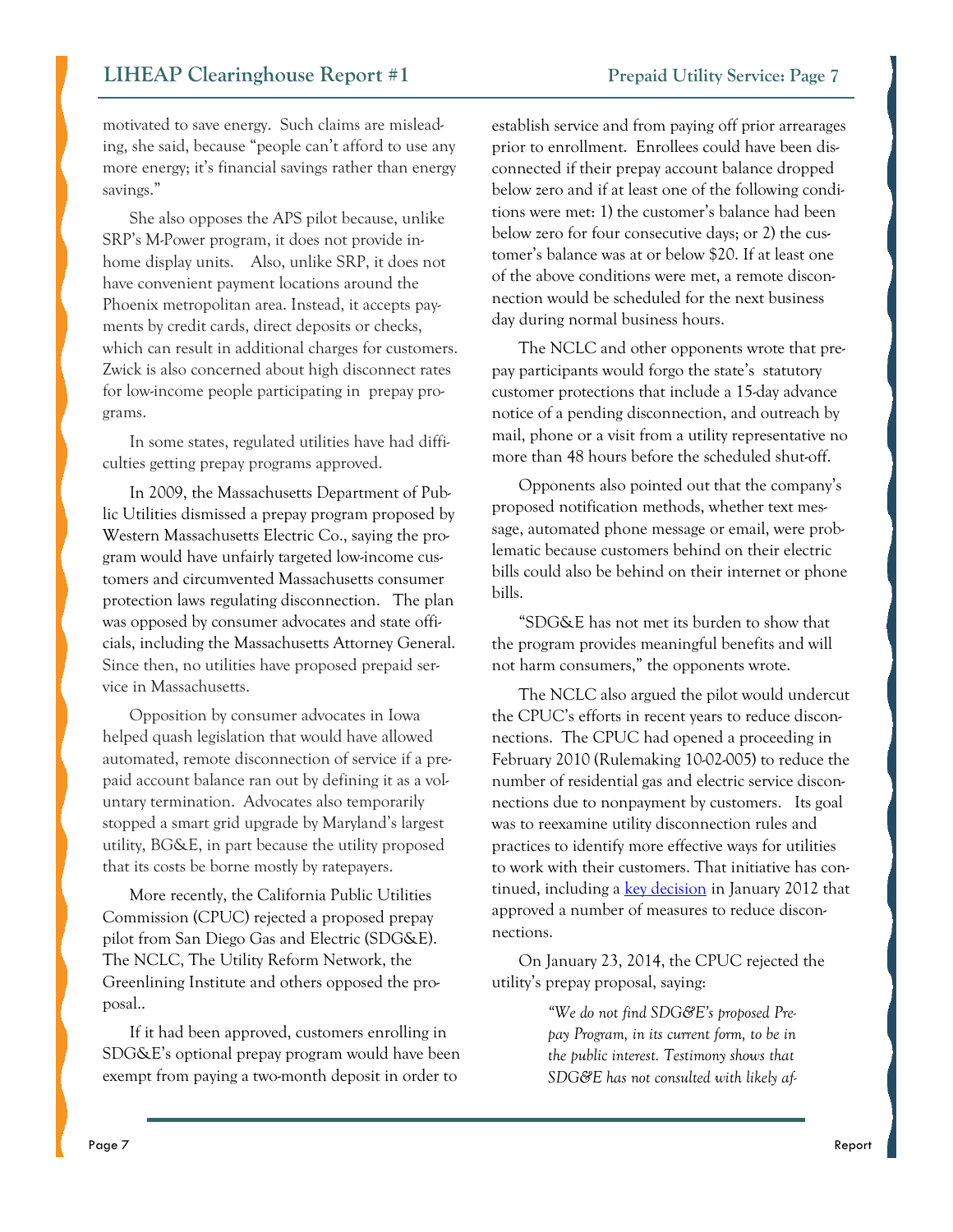<span id="page-7-0"></span>*fected customers as it developed its proposal, so its representations that these customers would welcome such a program are unconvincing, especially in light of the detailed testimony to the contrary from intervenors representing these affected customers.*

*… We also take note of Consumer Groups' logical inference that, depending on the communications means chosen (e.g., text message, automated phone message, or email), customers on the proposed Prepay Program might receive no advance notice of termination at all since customers who are behind on their electric bills may also behind on their internet or phone bills. We find that such an outcome is unacceptable.*

In conclusion, the CPUC said it wasn't closing the door on future prepay proposals. However, it cautioned, "any future proposals must take into account the need to ensure that there is an adequate means to provide notice to customers before their electric service is disconnected."

#### **4) Prepaid utility service and LIHEAP**

As mentioned above, prepaid utility service has been concentrated in southern states and among unregulated utilities such as municipals and rural electric cooperatives. Because these are usually smaller utilities, the number of customers receiving LIHEAP is likely to be insignificant compared the larger, regulated IOUs that serve the majority of such customers in most states.

Apart from the SRP data mentioned in Section 2 of this report, there appear to be no statistics on the number of low-income customers enrolled in prepaid programs in the United States. The Texas PUC told Texas ROSE that it did not collect such information from Texas REPs. In Michigan, DTE must report to the regulatory commission on the number of senior and low-income households in the prepay pilot, but the information is not publicly

available.

At this point, SRP may be the only utility tracking LIHEAP customers on prepaid service. In 2013 it had 10,166 customers receiving regular LIHEAP assistance; of these 6,042 were on its M-Power prepay program. SRP also had 2,014 customers in receipt of LIHEAP crisis assistance, and, of these, 1,132 were M-Power customers. In Arizona, as in many states, a LIHEAP client can receive both regular LIHEAP assistance and crisis assistance.

LIHEAP directors in the following states with prepay programs were interviewed for this paper: Arizona, Arkansas, Georgia, Michigan, Missouri, and Texas. None has tracked the number of LIHEAP households on prepaid service. Some are unable to because they lack adequate data collection tools; others haven't because the programs are relatively new and the utilities are small.

However, all directors reported they've seen an increase in prepaid accounts. While some expressed concern about fees and other disadvantages to their low-income clients, they also pointed out that clients have chosen prepaid service and, therefore, state LI-HEAPs are obligated to serve them.

Most of these states have recently implemented policy changes to better accommodate prepay clients, especially those who have run out of electricity or gas service and are subject to disconnection or have already been disconnected.

The policy changes mostly pertain to crisis assistance, especially if the state's crisis policy requires a disconnection or a pending disconnection as a criterion for crisis assistance—as many states' policies do.

Missouri recently added to its crisis definitions the following: "prepaid electric customer indicates their prepaid usage is about to run out." Missouri also had problems with some utilities' refusal to accept the local administering agency's (LAA) pledge of payment in crisis situations. Some utilities wanted a payment upfront. To remedy this situation, the state now allows LAAs to make payments with credit or debit cards for prepay customers.

Texas initially considered denying benefits to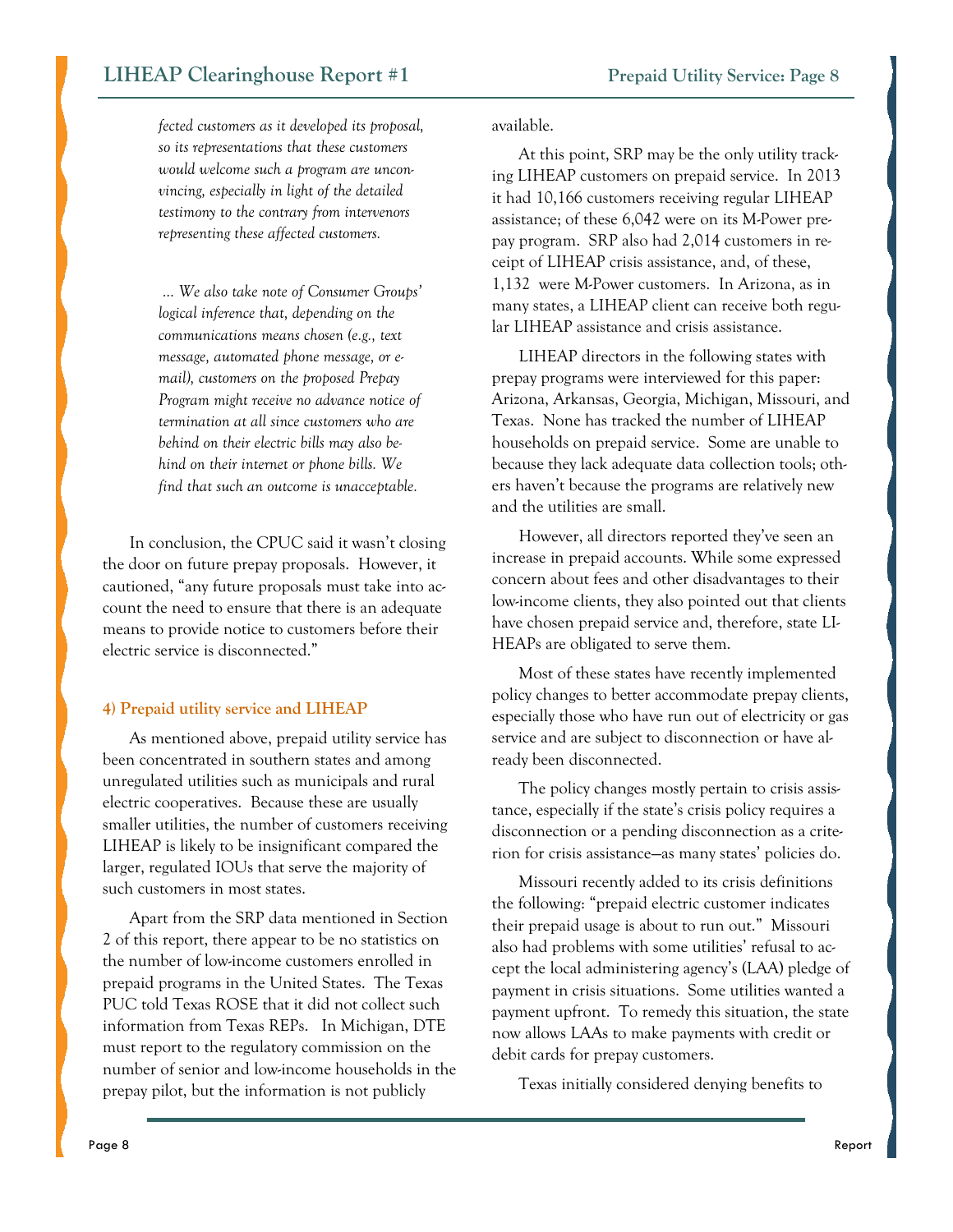<span id="page-8-0"></span>prepaid customers because often they had no bill to document their service history and payments. However, over the past several years, the state and its local agencies have worked with electric providers to get them to provide billing records for prepay customers.

The state has also worked out a method to determine consumption averages for those who have inadequate billing history to determine a benefit amount. Agencies may use alternative methods to document consumption through a sampling of like households in order to come up with an average cost. This is used for both regular assistance and crisis payments.

The state of Georgia considers all prepaid customers to be crisis cases, because they are all prone to disconnection if they don't receive assistance. The largest gas marketer, Gas South, markets to those who have been declined service by other providers or who are facing large deposits. It bills customers for the gas they are forecast to use for the next 30 days. It provides customers the option of having a disconnect notice in the mail or via email. The state requires a disconnect notice before providing crisis assistance.

Arkansas has recently begun to address prepays and for Fiscal Year 2014 it clarified its policies regarding regular and crisis payments for prepaid clients. As mentioned above, the number of Arkansas utilities with prepay service increased considerably over the past couple years. Under the regular program policy, prepay customers are covered like any other LIHEAP utility payment based on the state's payment guidelines.

For crisis cases, the state and local agencies have worked with the electric cooperatives to require them to notify the customer when a balance is within seven days of depletion, i.e., "The household uses electrical service that is measured with prepaid meter and the balance on the current account will be exhausted within seven days. The balance, average usage and the intent to disconnect will be verified by the supplier and documented in the case file."

In determining the crisis benefit amount, the

state defined the payment as follows for prepaid customers: "If the crisis situation involves a depleted supply of heating fuel… and the supplier has no minimum delivery policy or the minimum delivery amount is less than \$225, the CIP (Crisis Intervention Program) benefit will be \$225.00." The \$225 is less than the \$500 available to those with a traditional shutoff (e.g., from a regulated utility with a disconnect notice). According to the state, this is similar to the Arkansas' delivered fuels policy.

Arizona has developed policy language to address LIHEAP prepay applicants for next year; the policy clarifies how prepayments are made for regular as well as crisis assistance. Currently, local agencies work with vendors and applicants to obtain billing history documentation in order to pay regular and crisis benefits. An applicant can receive up to \$500 in crisis assistance, but it is limited to \$200 if no usage history is available.

#### **5) Recommendations to lessen prepaid service's impacts on the low income**

Groups with concerns about the negative impacts of prepaid service on the low income have published recommendations that could lessen these impacts. Recommendations have been made by the NCLC, the National Association of State Utility Consumer Advocates (NASUCA), Texas ROSE , and the DEFG Prepay Energy Working Group. (DEFG favors prepaid service, but sponsored a working group.)

Many of these recommendations are addressed in [Resolution 2011-3,](http://www.narucmeetings.org/Presentations/NASUCA%202010-3.pdf) adopted by NASUCA in 2011, which urges states to require specific consumer protections as a condition for approval of prepaid gas and electric programs. Overall, it resolves that:

> *".. proposals by utility companies that seek to replace traditional credit-based service to some residential customers with prepaid service delivered through prepayment meters or digital meters with remote connection and disconnection capabilities should not be*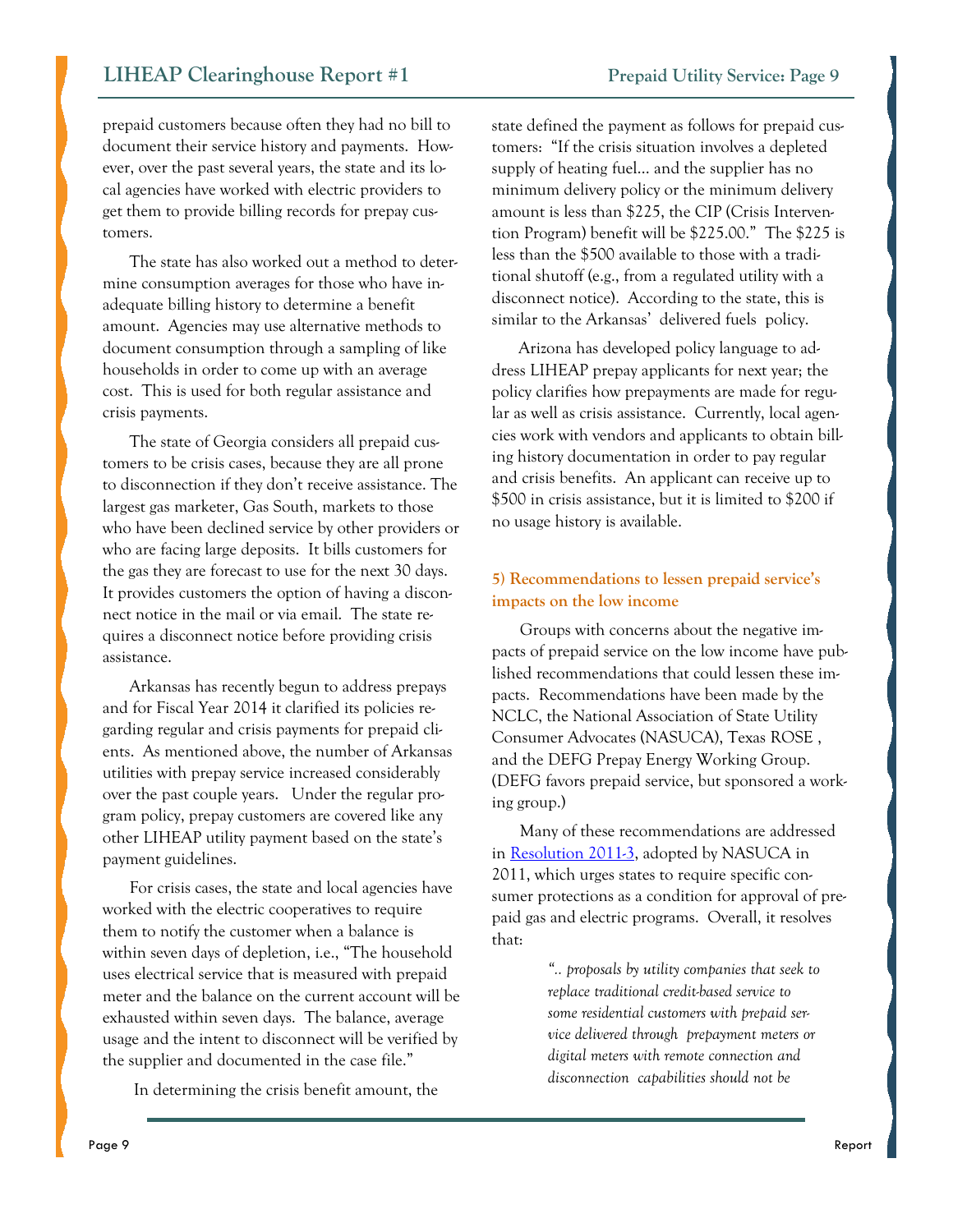#### **LIHEAP Clearinghouse Report #1** Prepaid Utility Service: Page 10

*approved unless they guarantee that current consumer protections are not bypassed or eliminated and that adequate and comparable consumer protections are developed and in place."*

The NCLC's 2012 paper outlines 11 provisions that utility commissions should follow, including, but not limited to:

- Regulatory consumer protections and programs should be maintained or enhanced. Vulnerable populations must be protected.
- Marketing of service should be voluntary.
- Payment assistance and arrearage management programs must be adopted or maintained.
- Rates for prepaid service should be lower than rates for comparable credit-based service.
- Costs should be transparent.
- Transaction and other junk fees should be eliminated.

A 2012 paper by DEFG, a proponent of prepaid service, recommended:

*"… to at least maintain the status quo, pre-*

*paid customers should experience involuntary disconnection at a rate no higher than postpaid customers. In order to achieve this—or better—low income assistance programs must be available to prepaid customers in a manner comparable to their availability to postpaid customers."* 

The paper includes a list of recommended best practices to maximize access to assistance for lowincome prepayment customers.

Texas ROSE, in its critique of prepaid service in Texas, supplied a list of reforms with a goal that all residential customers be treated equally. It recommended elimination of discretionary fees, price stability, better education and information for consumers considering enrolling in prepayment, and an annual report by the Texas Public Utilities Commission on prepaid prices, disconnections and reconnections.

The recommendations are included in Attachment 1 to this paper.

*This is the first of four reports that the LIHEAP Clearinghouse will prepare under its contract with the U.S. Department of Health and Human Services, Division of Energy Assistance. The content of this publication does not necessarily reflect the views or policies of the Department of Health and Human Services, nor does mention of trade names, commercial products, organizations or program activities imply endorsement by the U.S. Government or compliance with HHS regulations.*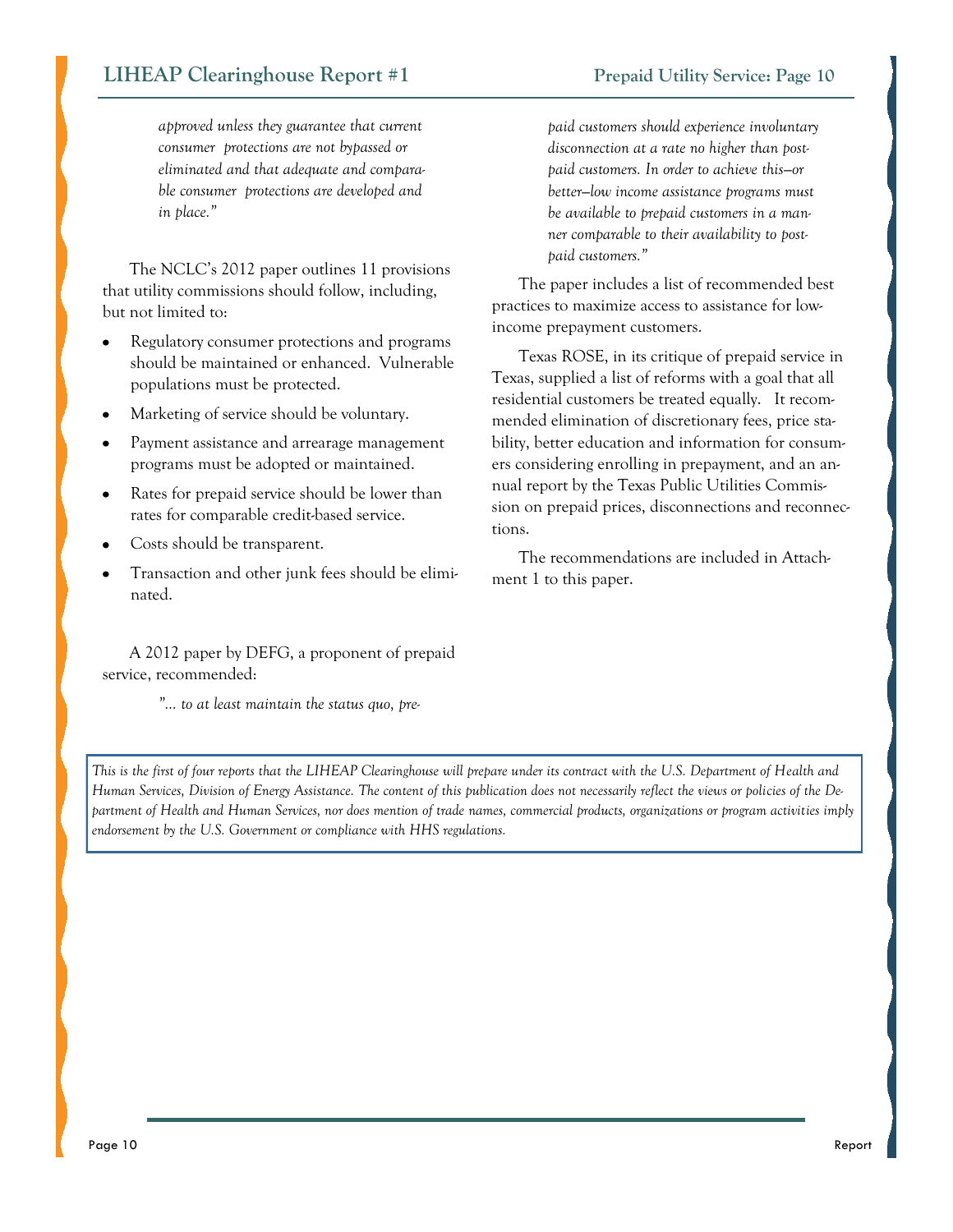## <span id="page-10-0"></span>**Attachment 1: Recommendations to Lessen Prepaid Impacts on the Low Income**

**Recommendations from National Consumer Law Center** 

1. **Regulatory consumer protections and programs should be maintained or enhanced.** These include existing limitations or prohibitions on disconnection of service, advance notice of disconnection, availability of payment plans, availability of bill payment assistance or arrearage forgiveness, and the right to dispute bills.

2. **Health and safety risks must be reduced.** When the billing credits of a customer receiving prepaid residential electric or natural gas service are exhausted, the customer must be given a five-day disconnection grace period, after which the customer must be restored to traditional, credit-based service, subject to all rules and customer protections applicable to such service. Prepayment customers should be allowed to return to credit-based service at no higher cost than the cost at which new customers can obtain service.

3. **Vulnerable populations must be protected.** Prepayment service should not be offered to low-income households or households that include any person who is elderly, disabled, or who has a serious illness. Households with young children should also not be eligible to enroll in prepayment service.

4. **Marketing of service should be voluntary.** Prepaid service should only be marketed as a voluntary service and should not be marketed to customers facing disconnection for non-payment. Conditioning service on the method of payment is not marketing it's coercion.

5. **Payment assistance and arrearage management programs must be adopted or maintained.** Utilities offering prepaid service to low-income customers must also offer effective bill payment assistance and arrearage management programs to those customers.

6. **Rates for prepaid service should be lower than rates for comparable credit-based service.** This lower rate reflects the lower costs associated with reduced carrying costs, collection costs, uncollectible accounts, and shareholder risk.

7. **Costs should be transparent.** Prior to implementation, utilities should demonstrate the cost effectiveness of any proposed prepaid service program and reveal how costs will be allocated among various classes of customers.

8. **Transaction and other junk fees should be eliminated.** Prepayment customers should not pay security deposits or additional fees that traditional customers are not required to pay. Examples of such fees include initiation fees, equipment charges, or transaction fees to purchase billing credits, or frequent payment fees.

9. **Initiate "on demand" service.** Utilities must ensure there are readily available means for prepayment customers to purchase service credits on a 24 hour a day, seven-day a week basis to prevent potential health and safety risks.

10. **Tracking and reporting should be monitored and disclosed.** Prepaid service programs should be monitored to ensure there is not an increased rate of service disconnections for non-payment. Utilities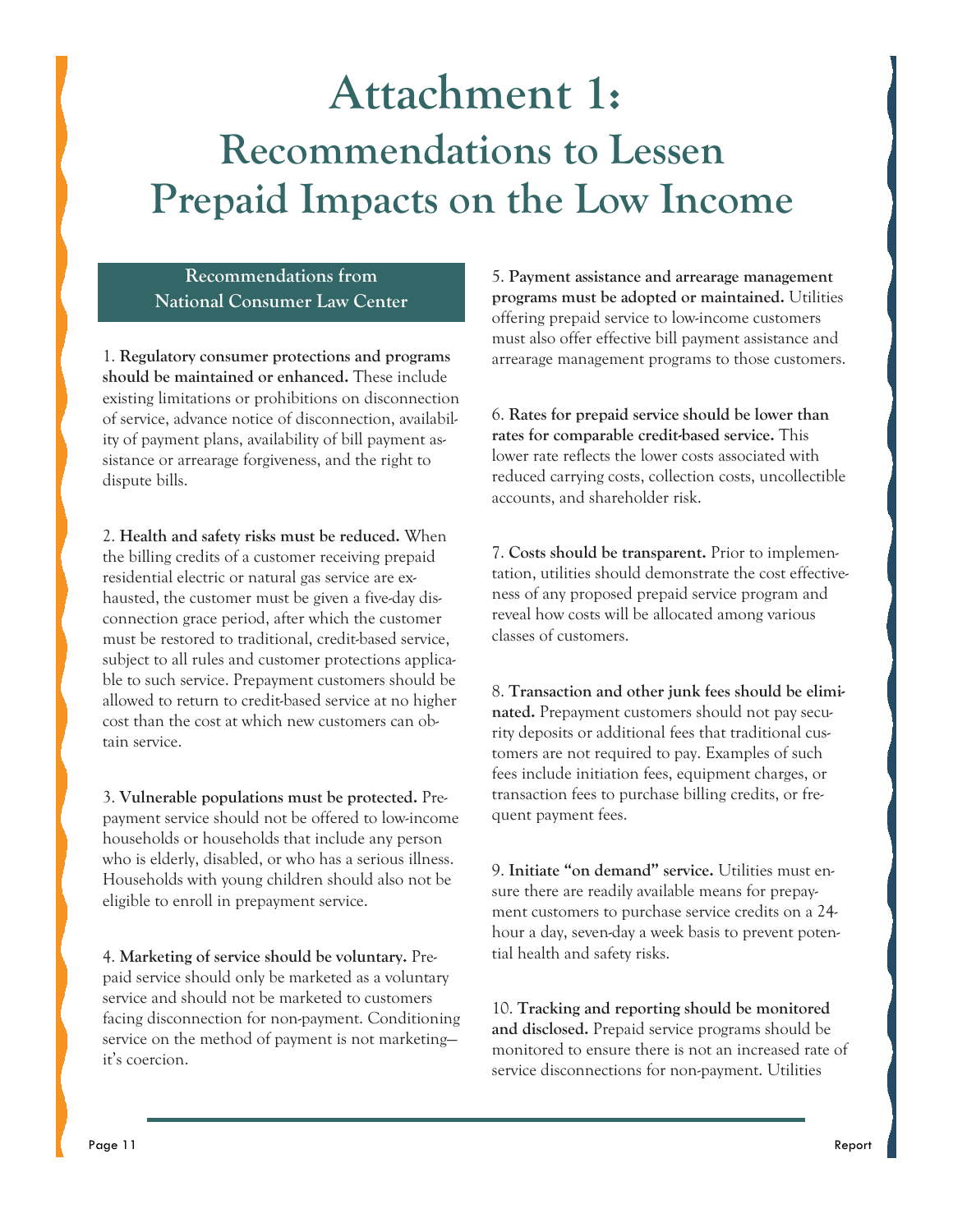implementing prepaid service programs should track and report to the state regulatory commission on a monthly basis the following data **separately for credit-based and prepayment residential customers**:

- Number of customers
- Number of customers with arrears of 30 days or more
- Dollar value of arrears
- Number of disconnection notices sent
- Number of service disconnections for nonpayment
- Number of service reconnections after disconnection for non-payment
- Number of new payment agreements entered
- Number of payment agreements successfully completed
- Number of failed payment agreements

11. **States should proactively plan for customer protections in case of company default.** States must have adequate financial mechanisms to guarantee that funds prepaid by customers are returned to customers if a company becomes insolvent, goes out of business, or is otherwise unable to provide the services for which the funds were prepaid.

#### **Recommendations from Texas ROSE**

To enable consumers to more thoroughly review offers by Retail Electric Providers (REPs) the following changes should be made in the pricing and disclosure of information to residential consumers.

1. Maintain a comparative chart of prices and fees and other terms of service, much like the tables in this report, on the Power to Choose website.

2. Prohibit the charging of minimum usage fees to encourage consumers to save electricity and benefit from lower electricity bills.

3. Prohibit a REP from charging fees for customer services required by the rules of the PUC.

4. Require each REP to provide a standard offer product presented in a standard format for easy comparison by the consumer.

5. Require all REPs to post a product plan on the Power to Choose website.

6. Require REPs to publicly disclose and the PUC to report total revenue from 1residential electricity sales, late fees and other fees.

**Recommendations from DEFG Prepay Energy Working Group Paper: Prepaid Energy and Low Income Assistance Programs** 

#### **Cost of Service**

Keep the cost of service no higher than it needs to be, and ideally no higher than the cost of postpaid service.

#### **Payment Plans**

Offer a negotiable payment plan to amortize existing debt carried by new prepaid customers.

Offer a negotiable extension of credit to customers who are unable to replenish their account for a certain minimum amount of time or more, i.e. for disconnections that will last longer than 12 or 24 hours.

#### **Ongoing Discounts and Credits**

Provide percentage discounts or credit amounts to prepaid customers that are comparable to those available to qualified postpaid customers.

#### **Emergency Cash Assistance**

The assistance program must consider a pending prepayment disconnection, when the customer is unable to replenish his account, as a crisis rendering